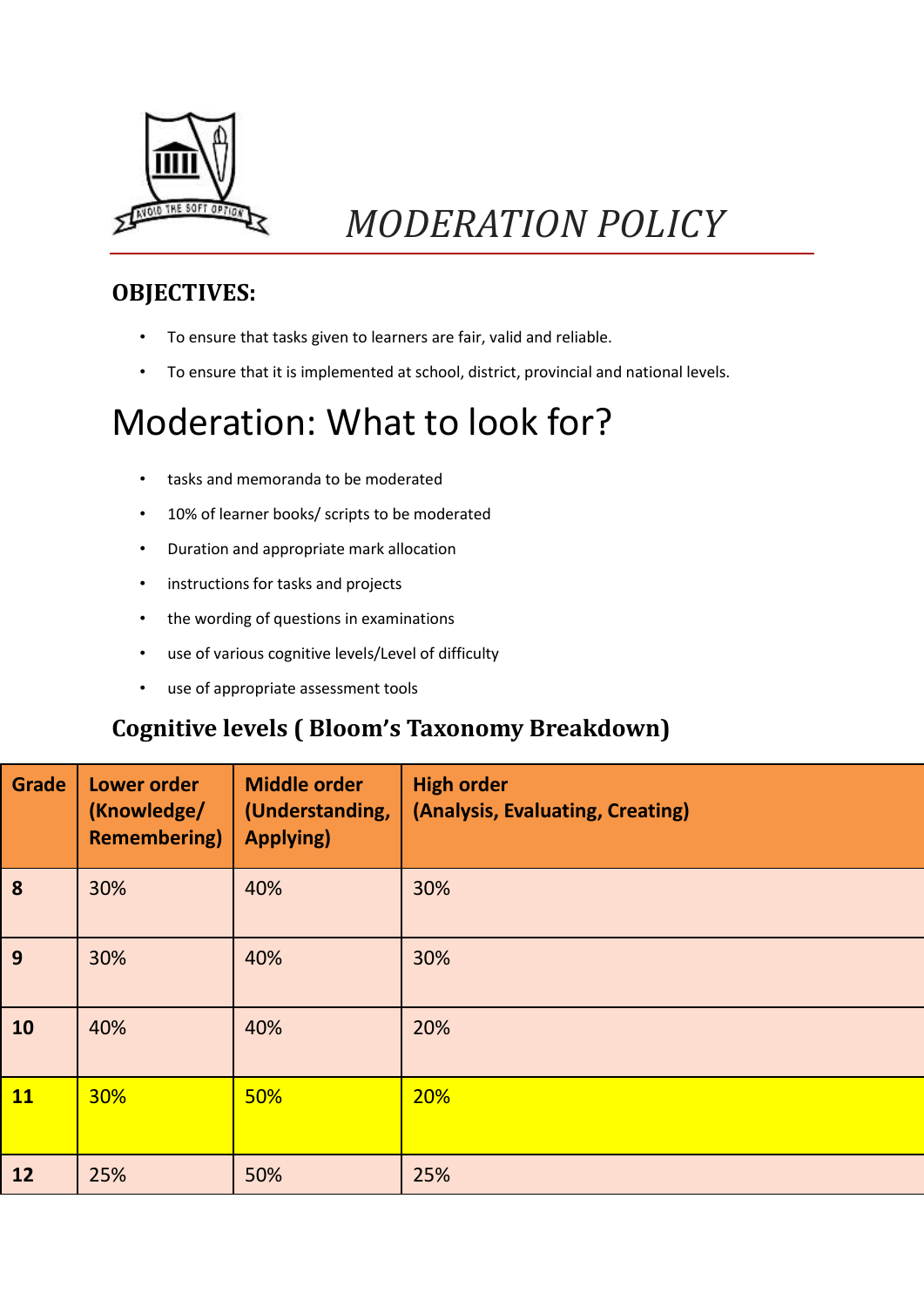## **Informal Assessment**

### **These must be***:*

- *for daily monitoring of learners*' *progress*
- *done through observation, discussion, practical demonstration, written work such as class work, homework and feedback should be given to learners*
- *an integral part of teaching and learning activities*
- *used usually to develop skills, demonstrate knowledge and skills and for learners to practice (assessment* **for** *learning)*
- *marked by learners at times or teacher*
- *checked and monitored by teacher*
- *recorded by teacher in his/her record book*
- *noted that they cannot be used for promotion purposes*

# Formal Assessment

- Pertains to assessment tasks that make up a formal Programme of Assessment for the year.
- is an integral part of teaching and learning activities.
- Moderated for quality assurance to maintain appropriate standards.
- Marked and recorded by teacher.
- Feedback must be given to learners and other stakeholders.
- Provides teachers with the systematic way of evaluating of how learners are progressing (assessment **of** learning).
- Used for promotion purposes.

# What is assessment?

- **Assessment is a continuous planned process of**
- identifying (selecting learner response items)
- gathering (learner responses)
- Interpreting (marking learner responses)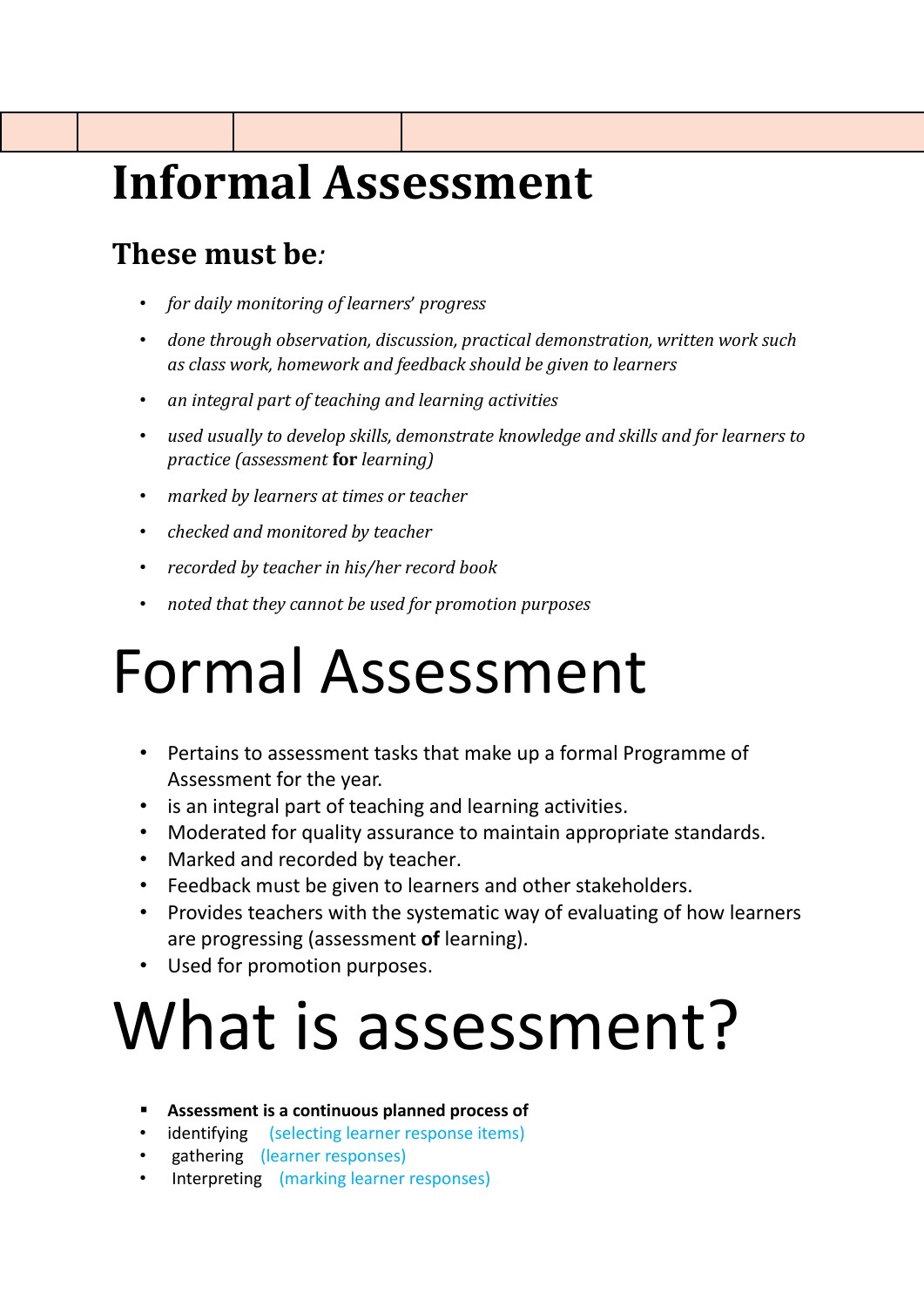about the performance of learners.

## **PROCEDURE**:

#### **Internal moderation**

- After each formal task given to the learners the educator has **2- 3 days** to finish marking.
- The Educator must give the finished batch of scripts to the Subject Head with the question paper, memorandum & mark sheet.
- The Subject head must choose **minimum of 10% of scripts or maximum of 9** from the batch (low, middle, high) for moderation.
- Internal moderation tool must be used by the Subject head and completed after moderation.
- A green pen must be used for moderation.
- No shadow marking must be done.
- Subject Head needs to check that all marks are recorded properly.
- Scripts must be returned to the teacher after 2 days.
- The educator must proceed to punch in the marks on SASAMS.
- The educator must print the computerised mark sheets and put them in his/her Master Portfolio.
- The educator must bring the Master portfolio to the Subject head with the 9 moderated portfolios for the Term.
- Subject Head must sign the Internal Moderation Form.
- The Subject Head must take the Master Portfolio and the Learners' Portfolios to the Principal.
- The Principal must check the mark sheets and sign the Learners' Portfolios, Mark sheets and Internal moderation tool.
- A school stamp must be on mark sheets; learner portfolios and internal moderation tool.
- If the school is sharing with another school for internal moderation then this process must take place a week before the scheduled cluster moderation times.